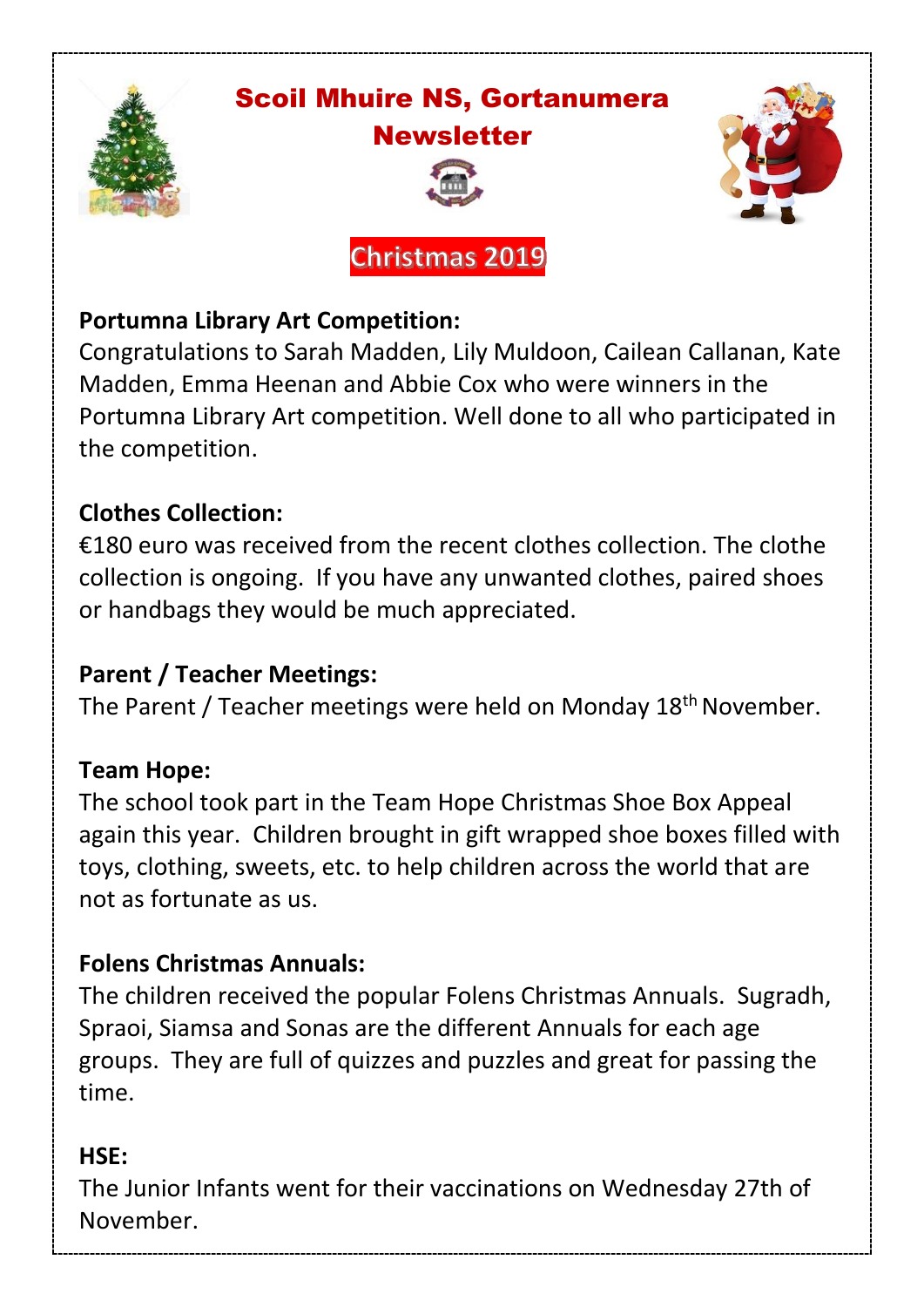#### **Peace Proms:**

The Senior Room went to Leisureland, Galway on Thursday 28th November for rehearsals of their upcoming Peace Proms in January.

## **Design a Christmas Card:**

The children designed and coloured beautiful Christmas cards for their families and friends.

## **Fire Drill:**

On Monday 2nd December we held a fire drill to ensure all students know the school protocol in the event of an emergency.

## **Fire Safety Talk:**

On Tuesday 3rd December members of the Fire Fighters in Portumna came to give the senior room a talk on how to keep your home safe. It was very informative and we took home some really practical advice to improve safety in the home.

## **Christmas Nativity:**

On the 10th and 11th of December the Junior and Senior Rooms performed their Nativity plays for their parents and families. The Junior Room performed "Whoops-A-Daisy Angel" and the Senior Room performed "The Nativity" Well done to all involved, they were super. What great talent they all have!!

## **The Wiz:**

The children from 3rd to 6th classes went to Portumna Community School to see their musical. It was fantastic and they really enjoyed it.

## **Confessions:**

3rd to 6th classes had confessions on Monday 16th December with Fr. Michael Byrnes P.P.



## **Secret Santa:**

The children took part in the Secret Santa; they received gifts from their "Secret Friend."

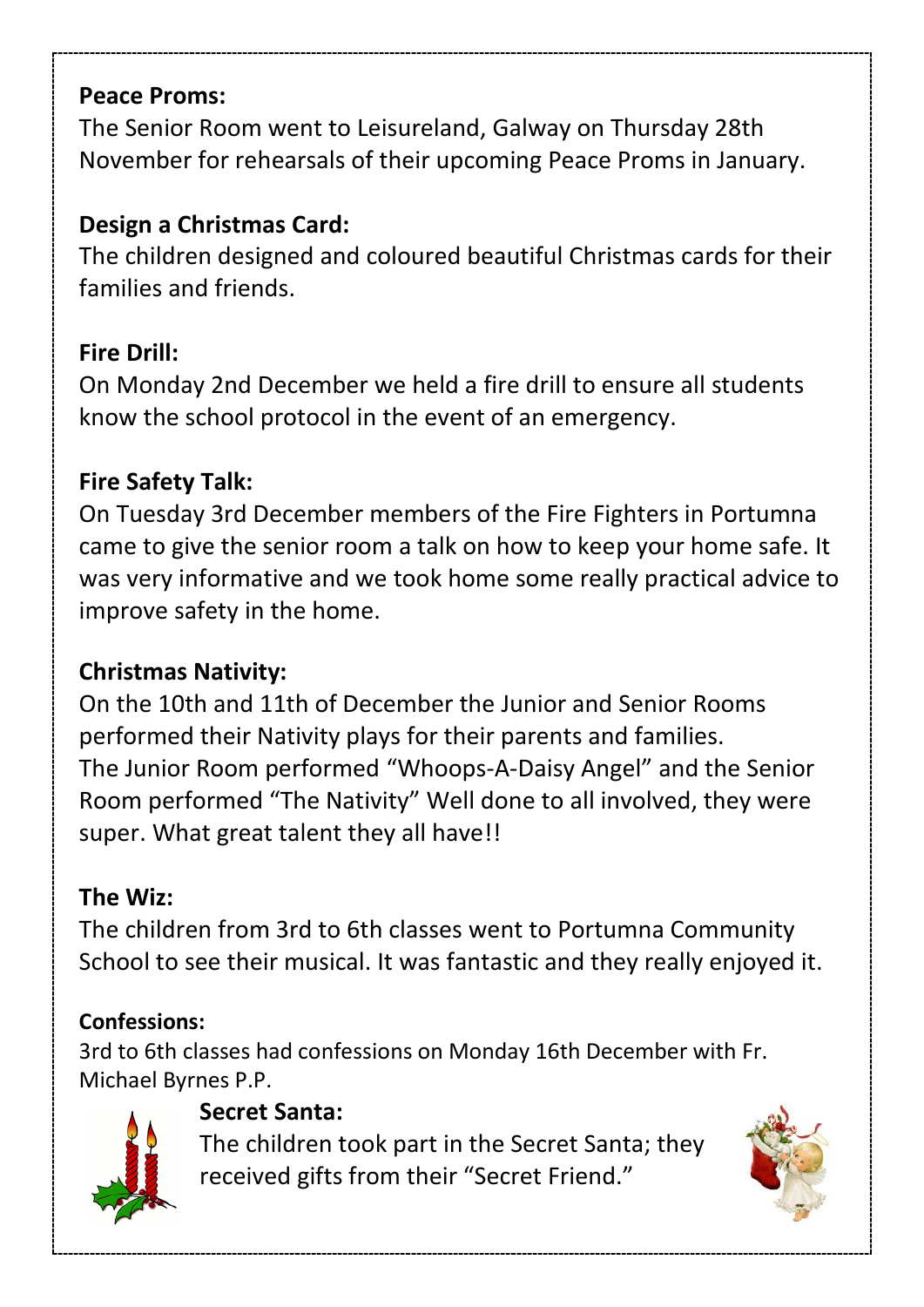## **Students of the Week for November / December:**

Congratulations and well done to all the children who got Student of the Week for November and December. They all received a homework free pass, a prize out from the prize box and a certificate as their reward.

## **Christmas Hamper Draw:**

Again this year the Christmas Hamper Draw was a big success. Thanks to everyone who brought in items to fill them and to all who bought lines to raise money for the school resources.

## **County Photos:**

County Photos will be coming to the school on Thursday 9th January to take the children's school photos.

## **Website:**

Our website is now up and running, don't forget to check out [www.gortanumerans.ie](http://www.gortanumerans.ie/) for regular updates.

## **Christmas Holidays:**

The school re-opens on Monday 6th January after Christmas holidays.

# *We hope you & your families have a Happy & Peaceful Christmas*

*&* 

*Best Wishes for 2019 from all in Scoil Mhuire N.S. Gortanumera*